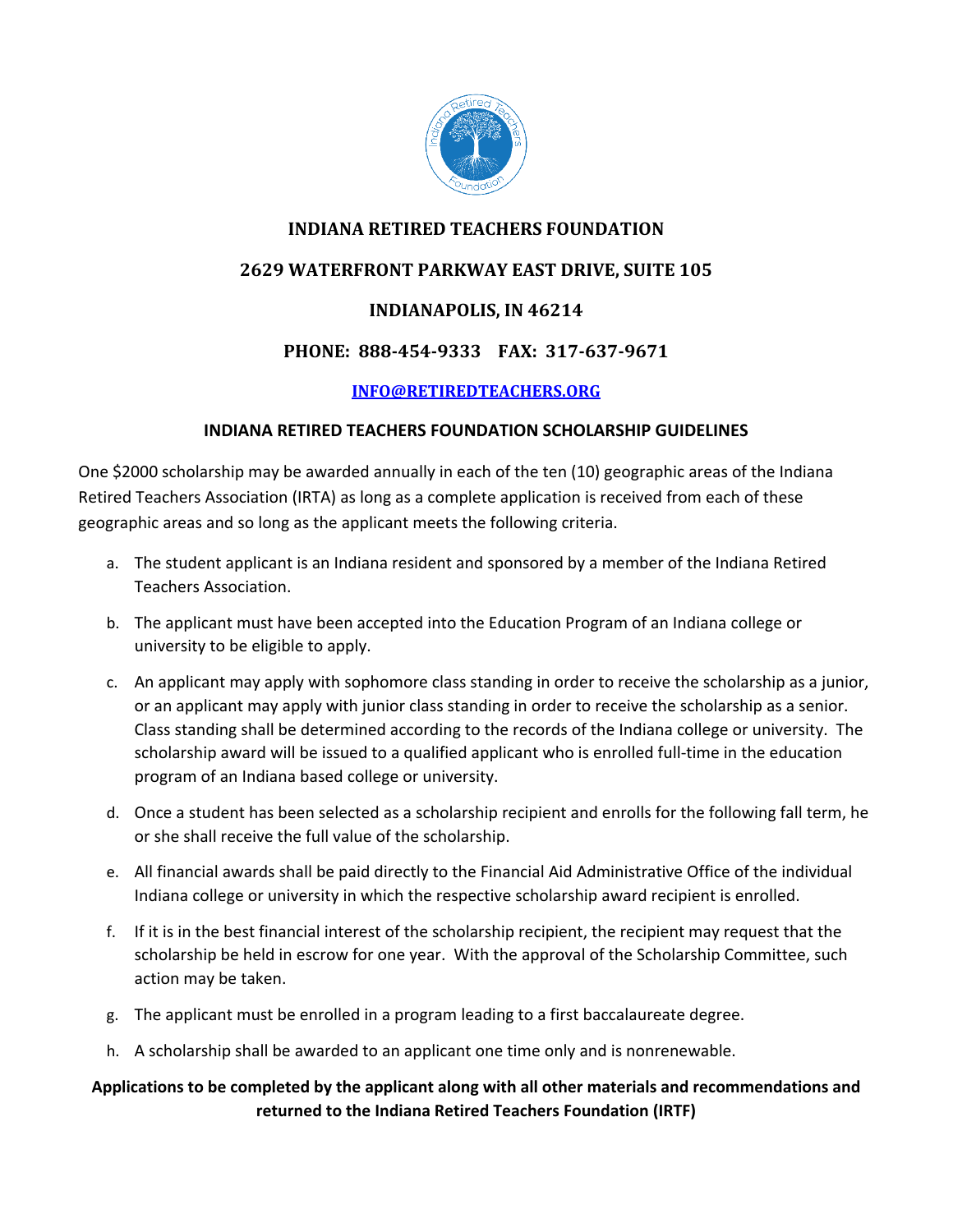## **SCHOLARSHIP APPLICATIONS IRTA FOUNDATION SCHOLARSHIP IRTF Board Approved 12/03/2021 Must be received by the Indiana Retired Teachers Foundation (IRTF) by April 24**

| *Name of Applicant:                            |                                                                                  |                            |                     |
|------------------------------------------------|----------------------------------------------------------------------------------|----------------------------|---------------------|
|                                                | Last                                                                             | First                      | Middle              |
| *Home Address:                                 |                                                                                  |                            |                     |
|                                                | <b>Street</b>                                                                    | City                       | Zip                 |
| *Phone/email:                                  |                                                                                  |                            |                     |
|                                                | Phone                                                                            | E-mail                     |                     |
| (determined by attached map)                   | *Indiana Retired Teachers Association (IRTA) geographical area:                  |                            | Area                |
| *County of Home Residence:                     |                                                                                  |                            |                     |
|                                                |                                                                                  |                            | County              |
| *College address:                              |                                                                                  |                            |                     |
| (while at college)                             | <b>Street</b>                                                                    | City                       | Zip                 |
|                                                | *Are you enrolled in the education program of your college/university?           |                            | No<br>Yes           |
|                                                |                                                                                  |                            | (circle one)        |
| *Name of college/university you are attending: |                                                                                  |                            |                     |
|                                                |                                                                                  | <b>Name</b>                |                     |
| *Address of college/                           |                                                                                  |                            |                     |
| university attending                           | <b>Street</b>                                                                    | City                       | Zip                 |
|                                                | *Expected college classification for the upcoming term:                          |                            | Junior<br>Senior    |
|                                                |                                                                                  |                            | (circle one)        |
| *Name of IRTA member who is sponsoring you:    |                                                                                  |                            |                     |
| (see scholarship guideline "a")                |                                                                                  | <b>IRTA Sponsor's Name</b> |                     |
| *IRTA sponsor's membership number:             |                                                                                  |                            |                     |
|                                                |                                                                                  |                            | (membership number) |
| *Sponsor's address:                            |                                                                                  |                            |                     |
|                                                | <b>Street</b>                                                                    | City                       | State<br>Zip        |
|                                                | *How did you find out about the Indiana Retired Teachers Foundation scholarship? |                            |                     |
|                                                |                                                                                  |                            |                     |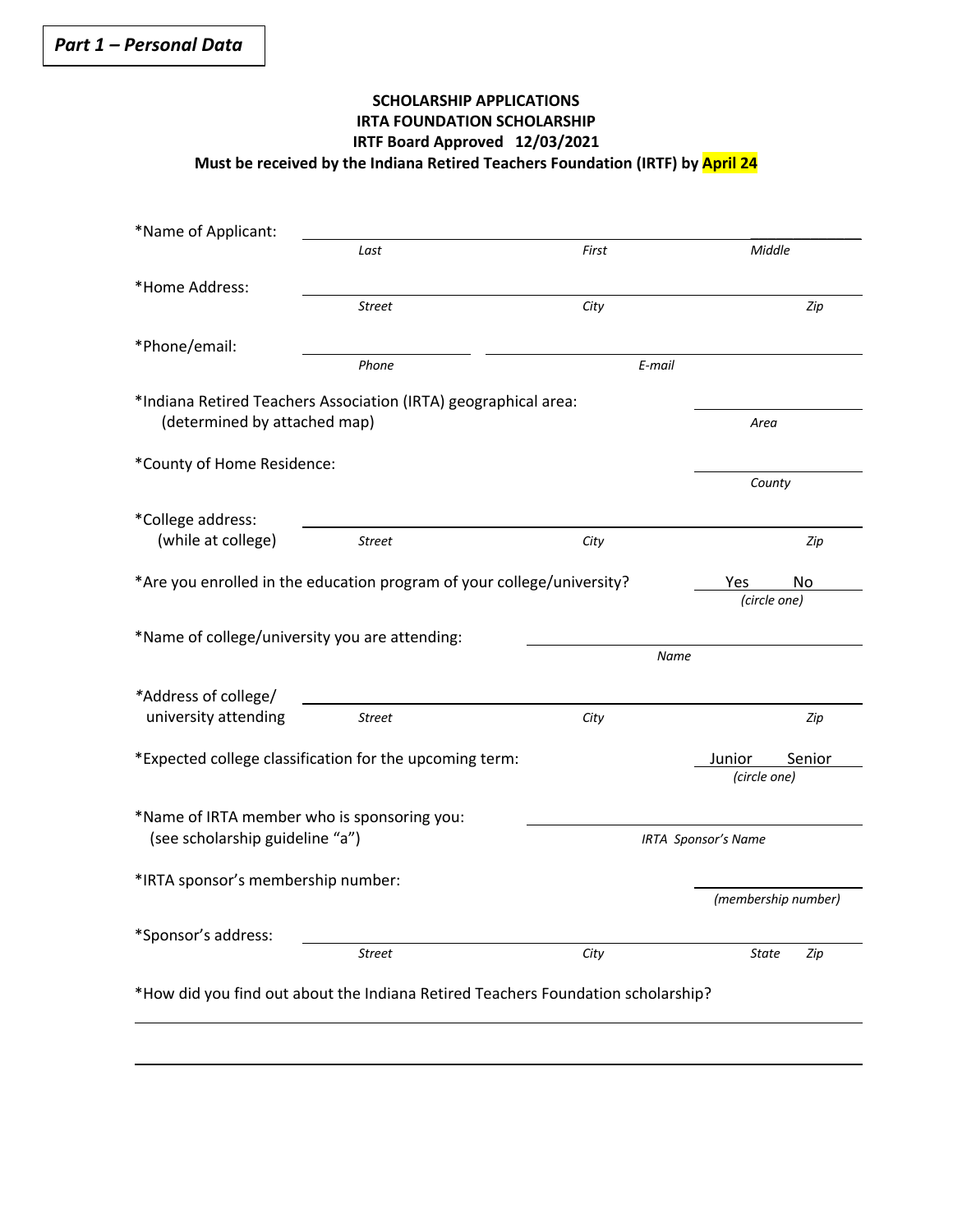# *Part 2 – Academic Data*

| *Name of Applicant:              |                                                |                     |                 |
|----------------------------------|------------------------------------------------|---------------------|-----------------|
|                                  | Last                                           | First               | <b>Middle</b>   |
|                                  | *Name of high school from which you graduated: |                     |                 |
|                                  |                                                | Name of high school |                 |
| *High school Address:            |                                                |                     |                 |
|                                  | City                                           | State               | Zip             |
| *Date of high school graduation: |                                                |                     |                 |
|                                  |                                                |                     | Graduation date |

\*Please list your involvement in significant activities **during high school** (examples: sports, community activities, music, drama, student organizations, etc…) Please indicate years of involvement.

\*Please list your involvement in significant activities **since high school** (examples: campus activities, community activities, educational activities, etc.) Please indicate years of involvement.

*\*\*An official transcript of credits from the Indiana college or university you are now attending must be sent by the University Registrar to the Indiana Retired Teachers Foundation office. (address on attached guideline page)*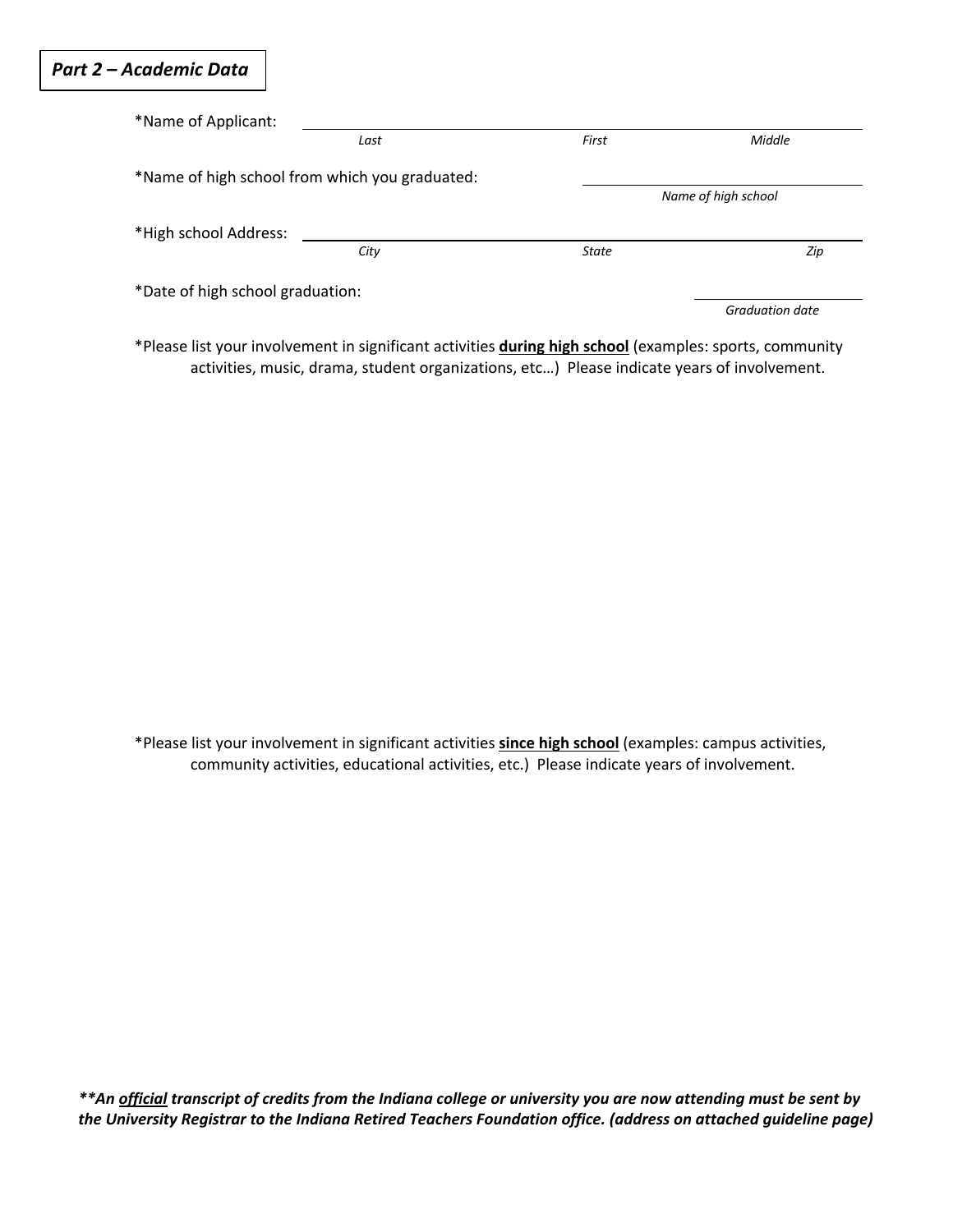*Part 3 – Statement of Financial Need (Family Financial Statement)*

| *Name of Applicant:                                                     |                     |                           |
|-------------------------------------------------------------------------|---------------------|---------------------------|
| Last                                                                    | First               | Middle                    |
| *Total cost (include tuition, housing, and books) for the current year: |                     |                           |
|                                                                         |                     | <b>Total Cost</b>         |
| *Where will you live next school year (check one):                      |                     | <b>Residence Hall</b>     |
|                                                                         |                     | Off Campus                |
|                                                                         |                     | <b>With Parents</b>       |
|                                                                         |                     | <b>Greek Housing</b>      |
|                                                                         | Other (specify)     |                           |
|                                                                         |                     |                           |
| *Do you have a job during the <b>current</b> school year?               |                     | Yes<br>No<br>(circle one) |
|                                                                         |                     |                           |
| *If "yes," please answer these questions:                               | Where do you work?  |                           |
|                                                                         |                     | Name of employer          |
|                                                                         | Ave. weekly earning | Amount of earnings        |
|                                                                         |                     |                           |
| *Are you using loans to help with educational expenses?                 |                     | No<br>Yes.                |
|                                                                         |                     | (circle one)              |
|                                                                         |                     |                           |
| *Are you receiving scholarships for the current year?                   |                     | No<br>Yes<br>(circle one) |
|                                                                         |                     |                           |
| *Are you receiving grants for the current year?                         |                     | Yes<br>No                 |
|                                                                         |                     | (circle one)              |
| *Are your parents providing assistance for the current year?            |                     | No<br>Yes                 |
|                                                                         |                     | (circle one)              |
| -Please indicate parents' approx, annual income:                        |                     | Under \$25,000            |
|                                                                         |                     | \$25,000 - \$49,999       |
|                                                                         |                     | \$50,000 - \$99,999       |
|                                                                         |                     | \$100,000 or more         |
|                                                                         |                     |                           |
| *Will you be receiving scholarships for next year?                      |                     | Yes<br>No                 |
| -If "yes," please list them (name/source and amount, then total.)       |                     | (circle one)              |
|                                                                         |                     |                           |
|                                                                         |                     | \$                        |
|                                                                         |                     |                           |
| *Will you be receiving grants for next year?                            |                     | Yes<br>No                 |
| -If "yes," please list them (name/source and amount, then total.)       |                     | (circle one)              |
|                                                                         |                     |                           |
|                                                                         |                     | \$                        |
|                                                                         |                     |                           |
| *Are your parents providing assistance for next year?                   |                     | No<br>Yes                 |
|                                                                         |                     | (circle one)              |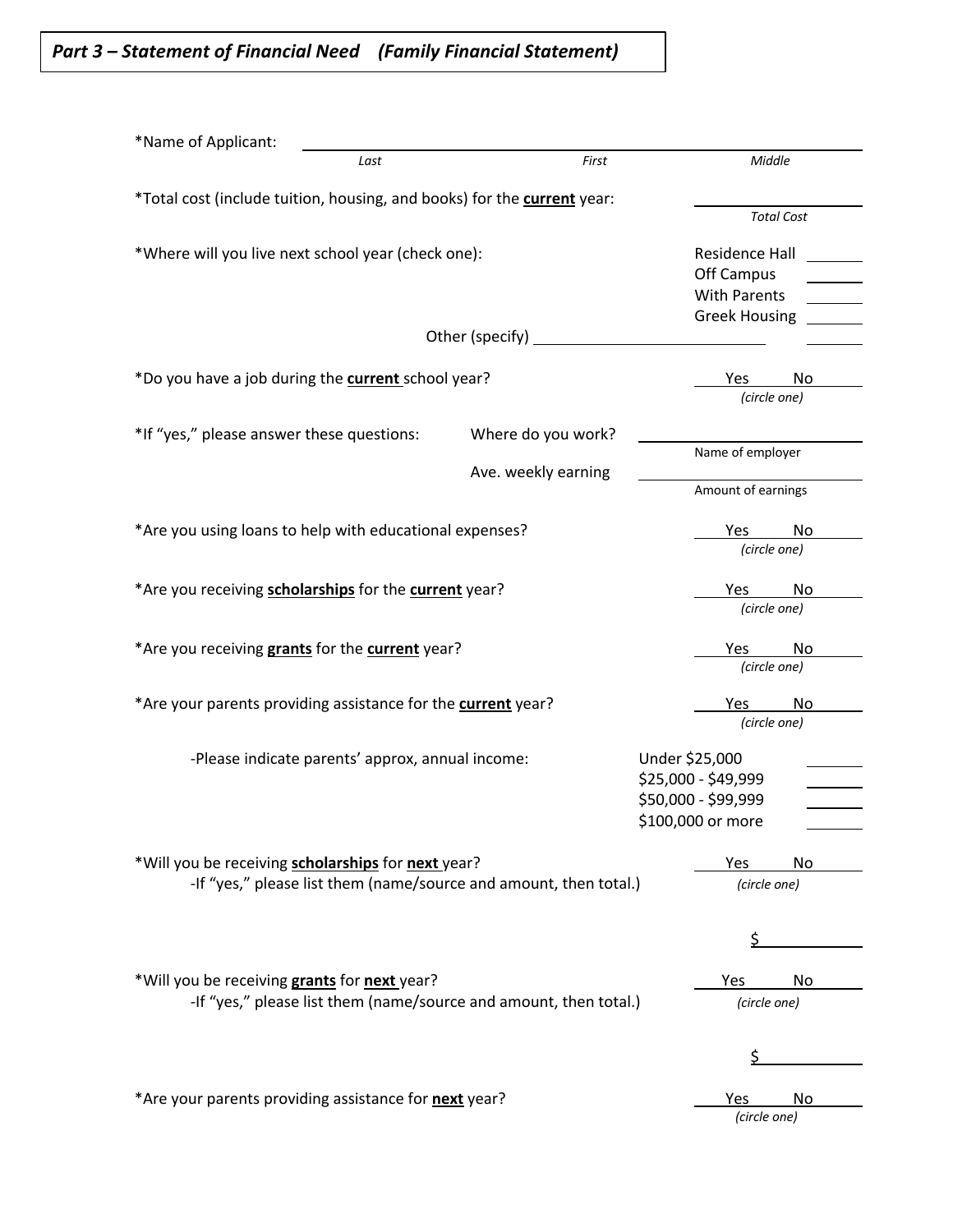| *Name of Applicant:                                                                                                                | Last | First | Middle |
|------------------------------------------------------------------------------------------------------------------------------------|------|-------|--------|
|                                                                                                                                    |      |       |        |
| *Include any extraordinary circumstances that you feel the committee should be made aware of concerning you<br>and your education. |      |       |        |
|                                                                                                                                    |      |       |        |
|                                                                                                                                    |      |       |        |
|                                                                                                                                    |      |       |        |
|                                                                                                                                    |      |       |        |
|                                                                                                                                    |      |       |        |
|                                                                                                                                    |      |       |        |
|                                                                                                                                    |      |       |        |
|                                                                                                                                    |      |       |        |
|                                                                                                                                    |      |       |        |
|                                                                                                                                    |      |       |        |
|                                                                                                                                    |      |       |        |
|                                                                                                                                    |      |       |        |
|                                                                                                                                    |      |       |        |
|                                                                                                                                    |      |       |        |
|                                                                                                                                    |      |       |        |
|                                                                                                                                    |      |       |        |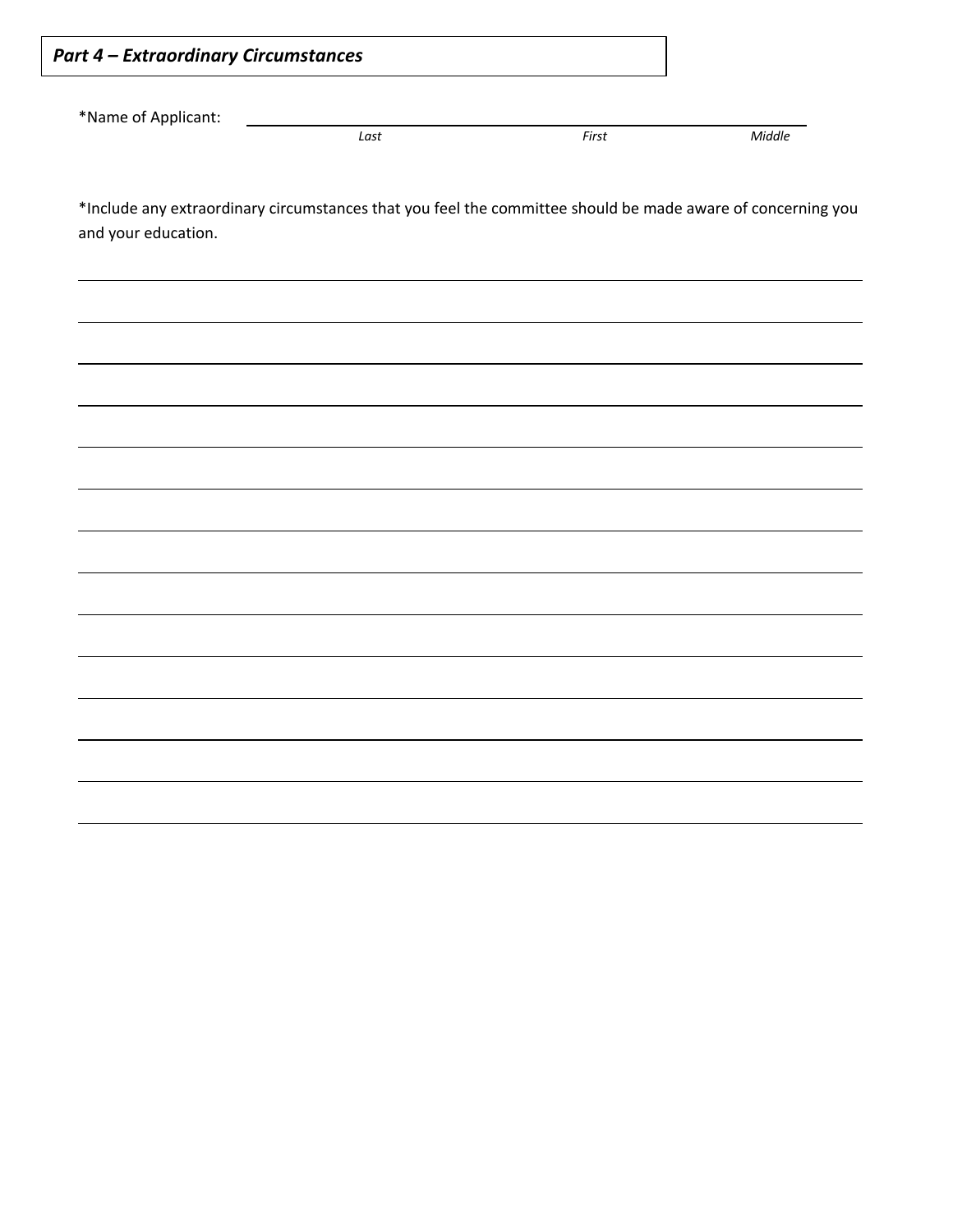| Part 5 – Essay      |                                                                                    |       |        |  |  |  |
|---------------------|------------------------------------------------------------------------------------|-------|--------|--|--|--|
|                     |                                                                                    |       |        |  |  |  |
| *Name of Applicant: | Last                                                                               | First | Middle |  |  |  |
|                     | *In a maximum of 300 words, explain your decision to enter the field of education. |       |        |  |  |  |
|                     |                                                                                    |       |        |  |  |  |
|                     |                                                                                    |       |        |  |  |  |
|                     |                                                                                    |       |        |  |  |  |
|                     |                                                                                    |       |        |  |  |  |
|                     |                                                                                    |       |        |  |  |  |
|                     |                                                                                    |       |        |  |  |  |
|                     |                                                                                    |       |        |  |  |  |
|                     |                                                                                    |       |        |  |  |  |
|                     |                                                                                    |       |        |  |  |  |
|                     |                                                                                    |       |        |  |  |  |
|                     |                                                                                    |       |        |  |  |  |
|                     |                                                                                    |       |        |  |  |  |
|                     |                                                                                    |       |        |  |  |  |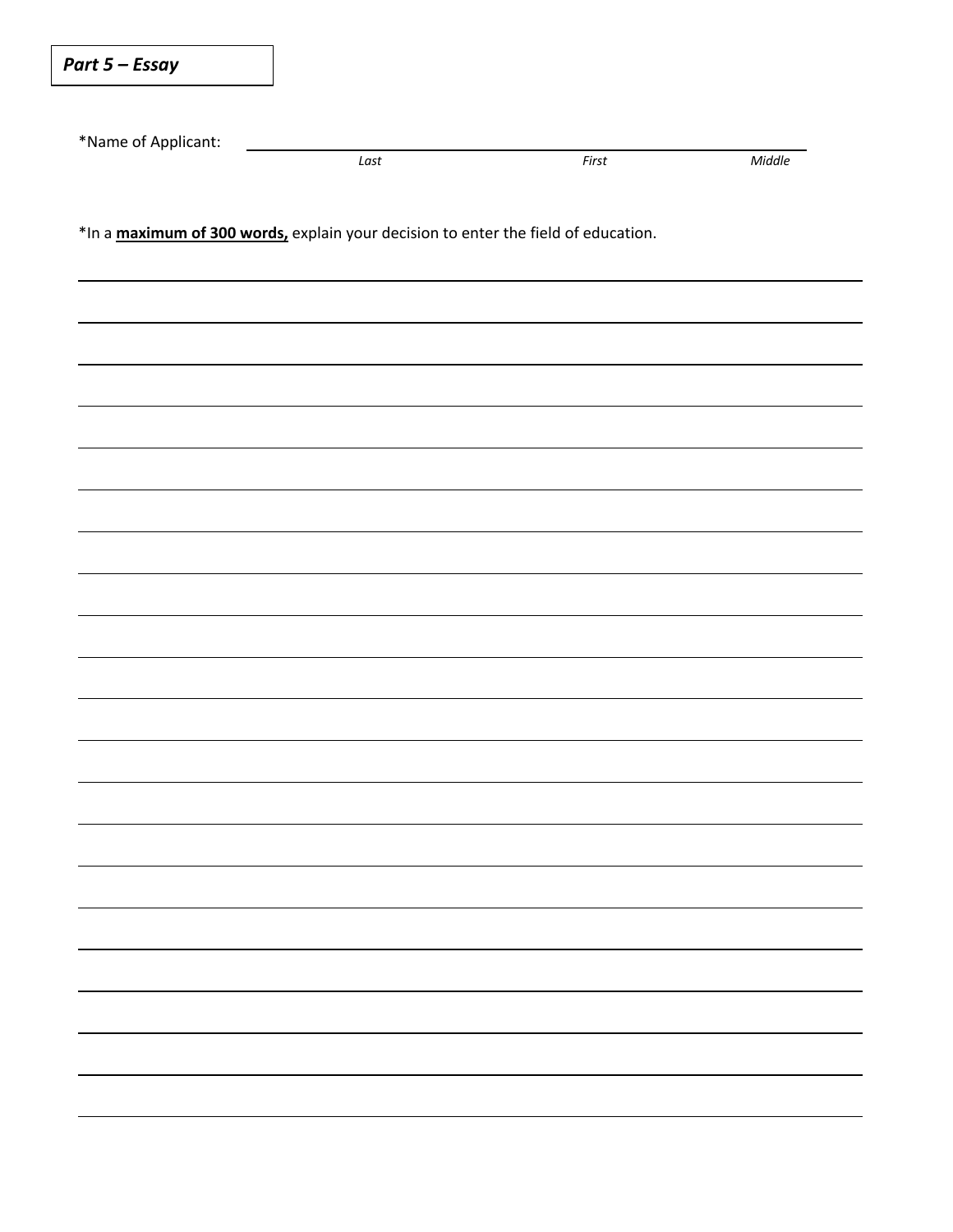*Part 6 – Recommendation Letter – Indiana Retired Teachers Foundation*

**Name of applicant:**

*Last First Middle*

*APPLICANT: I agree that this evaluation will be kept in confidence and shown only to the Indiana Retired Teachers Foundation Scholarship Committee. I understand that my signature below waives any right of inspection or review of this evaluation which may have been granted under the terms of the Family Educational Right and Privacy Act of 1974.*

**Signature of applicant:**

# *\*\*FACULTY MEMBER OR ACADEMIC ADVISOR:\*\**

*The student named above is an applicant for a scholarship offered by the Indiana Retired Teachers Foundation. The purpose of the scholarship is to encourage young people to enter the teaching profession upon completion of their undergraduate degree.*

*A requirement for the student's scholarship application is a letter of recommendation from a faculty member. Please sent the letter directly to the following address. Thank you!*

> **Indiana Retired Teachers Foundation 2629 Waterfront Pkwy East Drive, Suite 105 Indianapolis IN 46214**